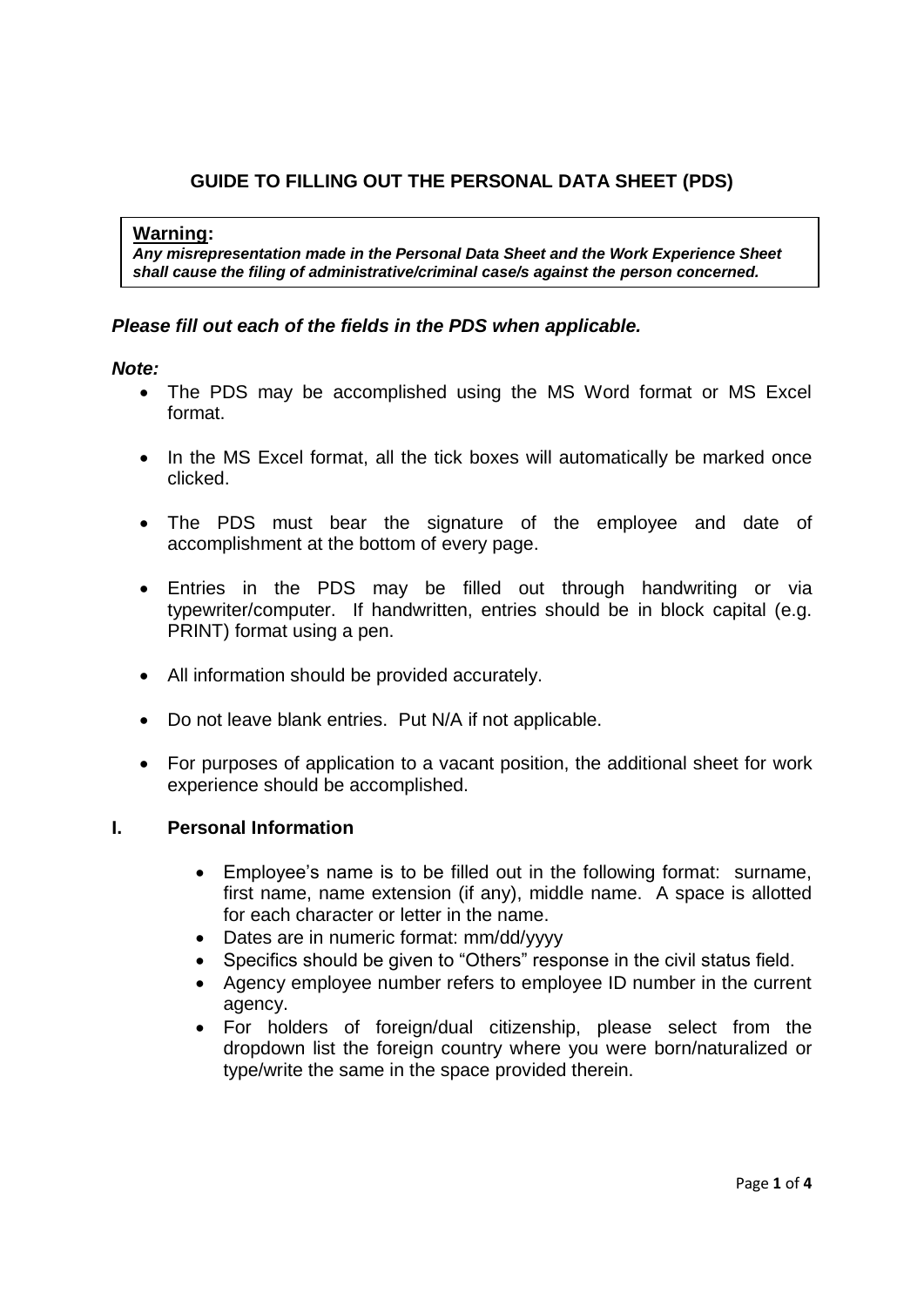# **II. Family Background**

- Names of spouse and parents are to be filled out the following format: surname, first name, name extension (if any), middle name.
- Mother's name is her maiden name, or name when she was single or before marriage.
- List full names (first name and surname) of ALL your children.
- Date of birth is in numeric format: mm/dd/yyyy

### **III. Educational Background**

- Indicate FULL name of schools. DO NOT ABBREVIATE.
- For Elementary Level, indicate PRIMARY EDUCATION if graduated
- For Secondary Level, indicate HIGH SCHOOL if graduated under the old curriculum; or JUNIOR HIGH SCHOOL or SENIOR HIGH SCHOOL if graduated under the K-12 curriculum.
- Indicate in FULL all courses taken in college (e.g. ASSOCIATE IN ARTS, AB ECONOMICS, BS PSYCHOLOGY, MA IN HISTORY).
- Indicate all masters or doctorate degrees taken.
- If graduated for every level, indicate year of graduation.
- If not graduated in any level, indicate the highest grade, level or units earned.
- Period of attendance are stated in school years (e.g. 1992-1996)
- Indicate any scholarship and/or academic honors received in each level.

# **IV. Civil Service Eligibility**

• Indicate all civil service eligibilities earned with corresponding rating, date and place of examination/conferment.

### Example:

Career Service Sub-Professional EO132/790 – Veteran Preference Rating Career Service Professional PD 907 – Honor Graduate Career Service Executive RA 7883 – Barangay Health Worker Stenographer Barangay Official PD 997 – Scientific and Technological Specialist

• If earned eligibility entails a license (RA 1080), indicate the license number and its date of validity.

### **V. Work Experience**

• Indicate all positions held both in the public and private employment starting from current work.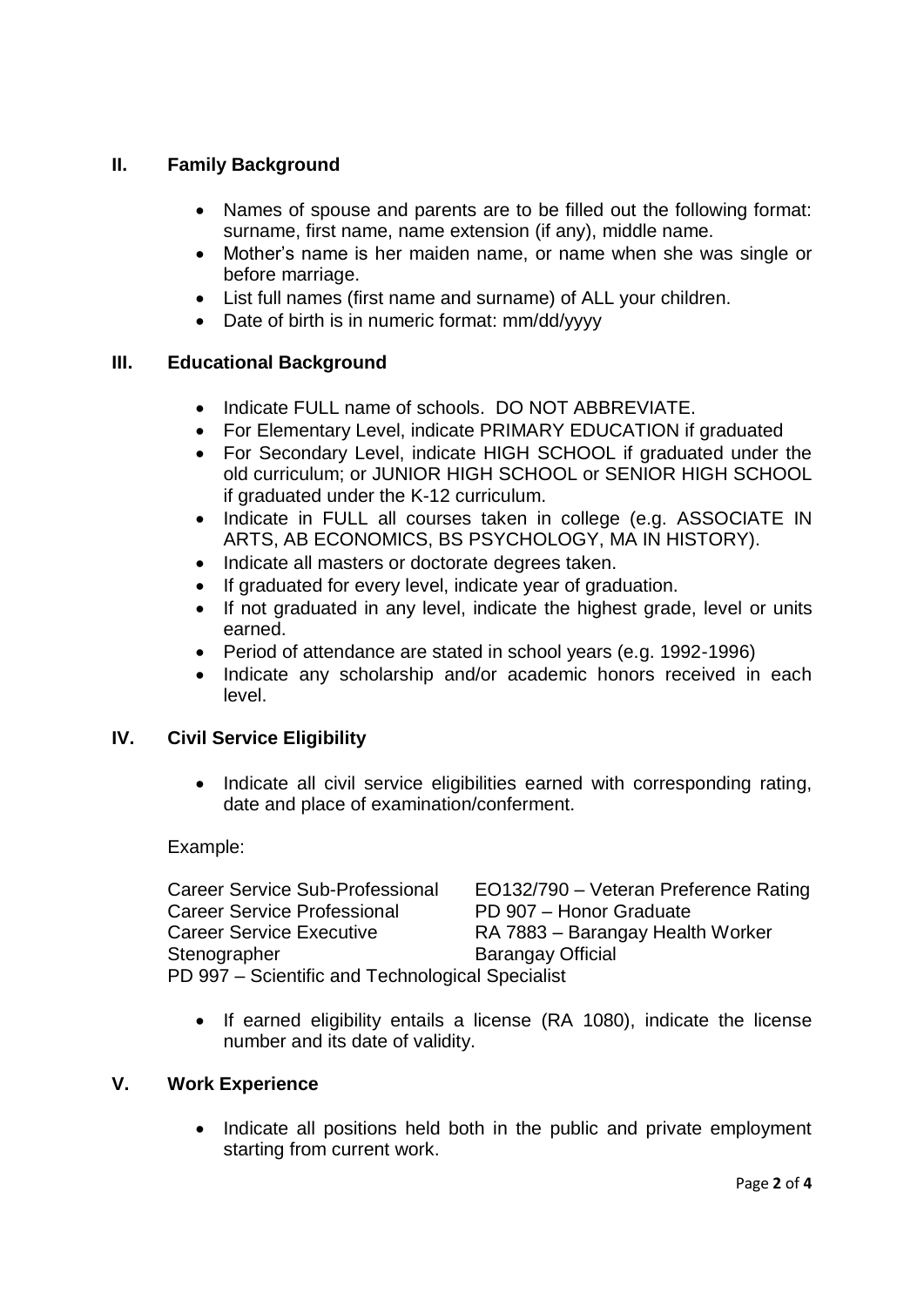- Inclusive dates are indicated in numeric format: mm/dd/yyyy.
- Indicate FULL position titles and COMPLETE NAME of department/agency/office/company. DO NOT ABBREVIATE.
- Indicate monthly salary in figures (e.g. P21,877).
- Salary grade and salary step, if applicable, should be stated in the format "00-0" (e.g. **24-2**, 24 for salary grade, 2 for salary step)
- Indicate status of employment (e.g. permanent, temporary, casual, contractual)
- Indicate "yes" under government service if position held is in the public or government employment or "no" if held in the private employment.
- Additional sheet for work experience should be accomplished and submitted together with the PDS in case of application to a vacant position. This should be accomplished only for work experience relevant to the position being applied to.

# **VI. Voluntary Work or Involvement in Civic/Non-Government/People/ Voluntary Organizations**

- Indicate the FULL name and address of the organization where involved as voluntary worker.
- Inclusive dates, start (from) and end (to) should be in numeric format: mm/dd/yyyy.
- Indicate the number of hours of voluntary work rendered.
- Indicate the position/nature of voluntary work rendered.

# **VII. Learning and Development Interventions**

- Indicate FULL titles of learning and development (L&D) interventions attended during employment. Indicate list from the most recent L&D.
- Inclusive dates of attendance, start (from) and end (to) should be in numeric format: mm/dd/yyyy.
- Indicate the number of hours attended for program.
- Indicate the type of L&D intervention (e.g. managerial, supervisory, technical).
- Indicate the FULL name of institution/agency that conducted or sponsored the program. DO NOT ABBREVIATE. (e.g. CSC should be Civil Service Commission).

# **VIII. Other Information**

- Indicate special skills /hobbies.
- Indicate in FULL non-academic distinctions/recognition (awards received)
- Indicate membership in any professional association/organization by writing in FULL said association/organization.